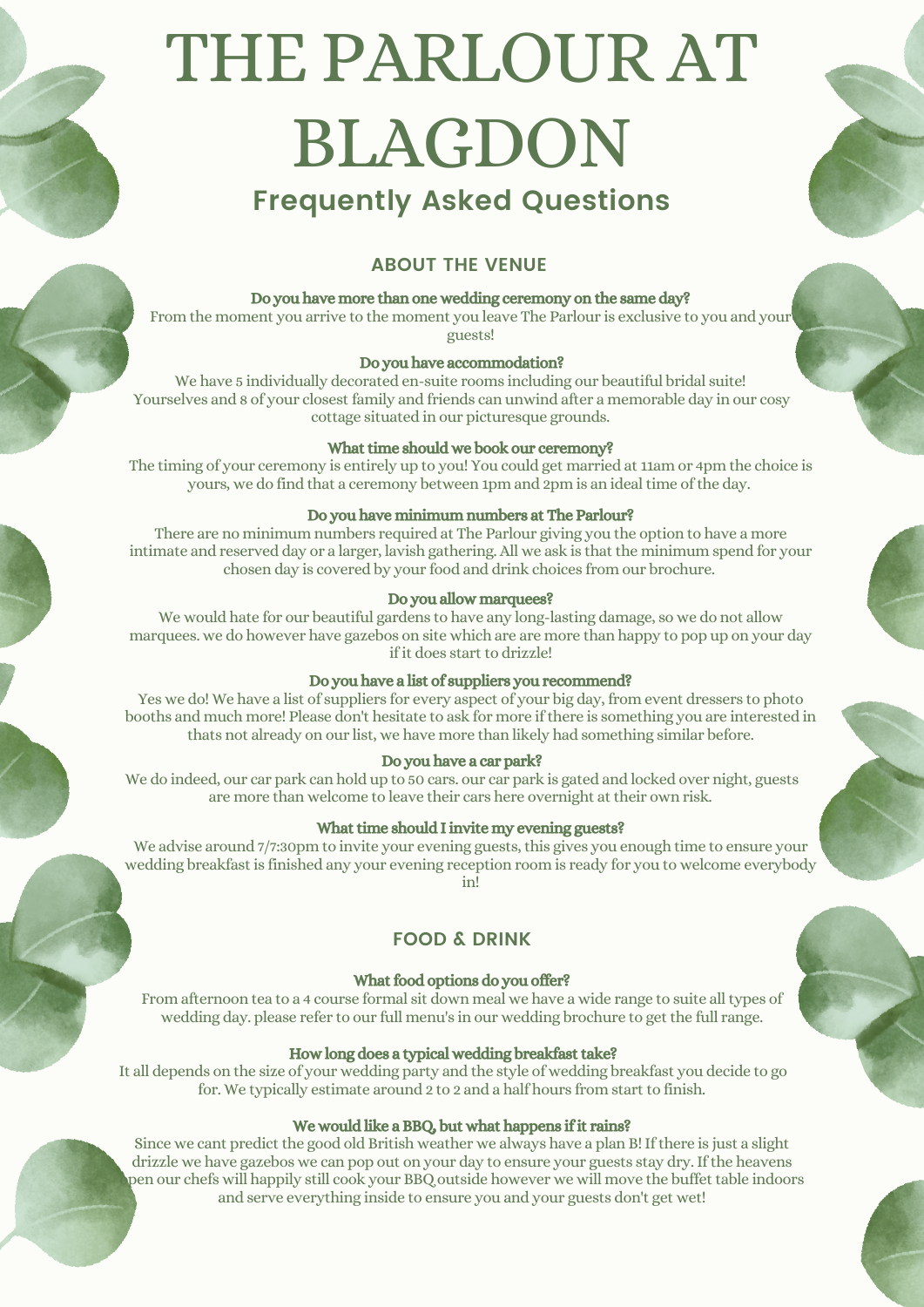#### Do you cater for guests with dietary requirements?

Absolutely! Please let us know in advance of your wedding of any dietary requirements so our chefs can amend or plan dishes to suit your guests needs. We do suggest asking your guests to make you aware of any dietary requirements as soon as possible.

#### Do we get to try our food choices before our big day?

Of course! we offer menu tasting evenings a few times a year to ensure you get to try your chosen menu before your big day. The first time you come along as a couple will be free however you can come to more than one for a small charge., you are also more than welcome to bring family and friends along for an extra charge of £25 to try a wider variety of dishes!

#### Do you allow outside catering or corkage?

Unfortunately not, we do however allow small alcoholic wedding favours.

# Do we need to cater for all our evening guests?

Yes, we recommend that you do. We would hate for any of your guests to miss out on our delicious buffets!

# Do you provide a cake stand and knife?

We do! We have a round silver cake stand and decorative knife available for you to use at no extra cost!

# **CEREMONY**

#### Do I need to book a registrar?

You will need to contact Alnwick Registry Office direct on 01665 602870 to book a time slot for your ceremony on your chosen day. Don't worry about your day being booked by another couple in the mean time as we hold dates 10 day free of charge whilst you arrange your registrars.

#### Can we have a church ceremony?

Of course you can! We will have your reception drinks and canapes at the ready on your arrival to The Parlour from your church.

#### What is your maximum capacity for the ceremony?

We can comfortably hold a maximum of 90 guests for your ceremony.

# Can we get married outside and what if it was to rain on the day?

Yes, you can use our beautiful gardens to host your ceremony on a nice day, our intimate garden room is a licence building so you can sign the registry documents a footstep away from your ceremony. We would base your full day around having an outside ceremony but it all depends on the day! If the weather doesn't look great on the morning of your big day we will simply set your ceremony inside our beautiful Smithy. Please make your wedding co-ordinator aware that you would like an outdoor ceremony in the lead up to your big day.

#### Do you provide a Master of Ceremonies?

We do! a member of our wedding team will be with you all day long to ensure the smooth running of your day and make any announcments you might have planned.

# **ROOM SETUP & DECORATIONS**

# What tables can I have for my wedding breakfast?

We provide 5ft round tables that hold a maximum of 10 guests, however we recommend 7-9 guests to a table to ensure maximum comfort during your meal. We also have 6ft straight tables to be used as your top table if you want to stand out. Our Willow room will comfortably fit 9 round tables in but if you choose to go for a straight top table we recommend only having 7 or 8 round tables alongside it.

# Do you supply napkins & table linen?

With all bookings we provide crisp white table linen and white napkins.

#### Do you allow candles around the venue?

Candles with open flames are fine to have around the venue, all we ask is that they are in a holder or lantern to ensure they dont damage our tables and there is no risk of them falling over.

#### Can you help us with our decorations?

We will be able to help with the smaller parts of your decorations such as place cards, table plans, wedding favours and small centre pieces.